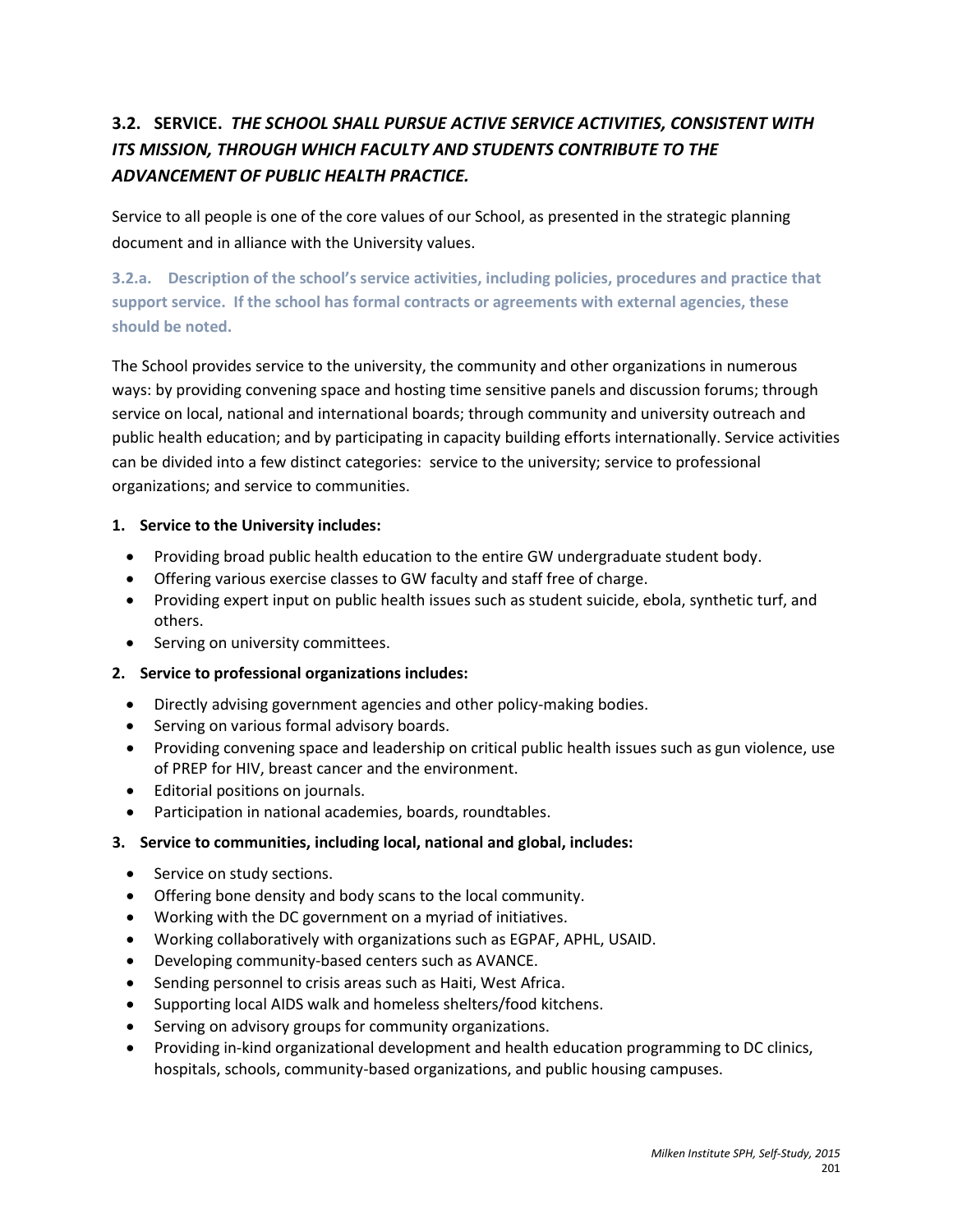**3.2.b.Description of the emphasis given to community and professional service activities in the promotion and tenure process.**

The Milken Institute SPH Appointments, Promotion and Tenure (APT) guidelines specifically identify service as a key area considered in appointment, promotion and tenure decisions. Service is defined in our APT guidelines to be service to the department and service to the School or University, as well as public service to the government and/or private entities.

Excerpted from SPH APT guidelines:

*VII. Appointment, Promotion, and Tenure Criteria; Consideration of Public Health Practice A. Education, Scholarship, and Service* 

*1. Appointment and Promotion* 

*a. In tenure-accruing positions.* 

*Appointment or promotion in tenure-accruing positions shall be dependent upon professional achievement in education, scholarship, and service. The candidate must be assessed as excellent in each applicable area.* 

*b. In non-tenure-accruing positions.* 

*Appointment or promotion in non-tenure accruing positions (regular or research) shall be dependent upon professional achievement in education, scholarship, service. For appointment or promotion in a regular faculty category, the candidate must be assessed as very good to excellent in education and service, with some evidence of activity expected in the area of scholarship. For appointment or promotion in a research faculty category, the candidate must be assessed as very good to excellent in scholarship, with some evidence of activity expected in service and education, including teaching and mentoring.*

#### *2. Tenure*

*Tenure is awarded based on evidence that the individual's contribution to education, scholarship, and service is of such magnitude as to merit an award of tenure because of the current and future benefit to the University that would result.* 

#### *B. Education, Scholarship and Service – Definitions*

*3. Service*

*a. Service to a Department is expected as part of a faculty member's membership in the Department. Service to a Department is necessary but by itself is not sufficient evidence for advancement. In connection with promotion and tenure, service denotes service to the SPH and the University. The concept of service also encompasses professional and public service to professional societies and associations, government agencies, and public and private bodies engaged in public health practice and policy. Service, as distinguished from public health practice, denotes activities involving no, or nominal, compensation and undertaken without significant extramural support. At least some evidence*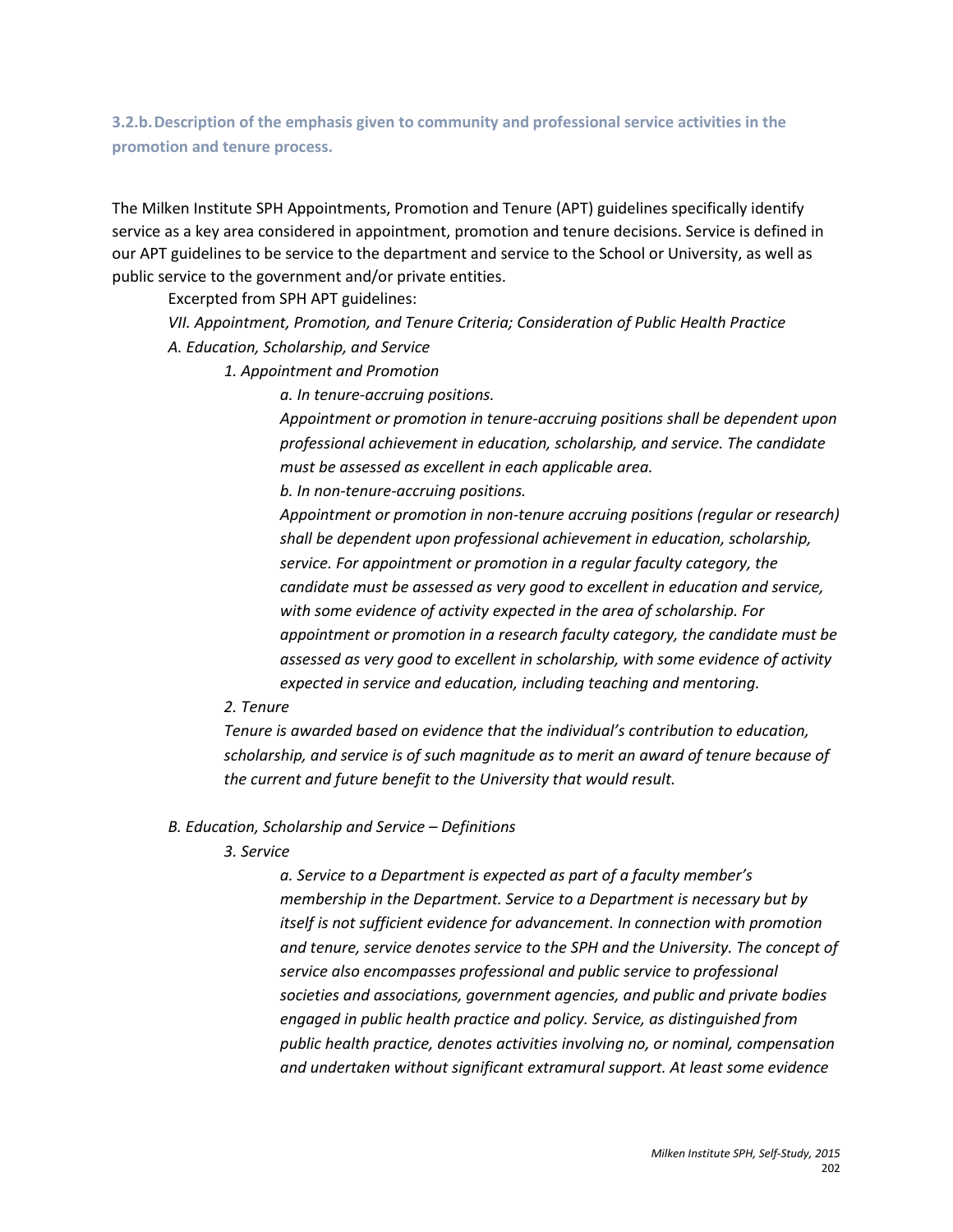*of departmental and/or professional/public service also is expected of research faculty.* 

*b. The following activities would be considered evidence of service to the School or University:* 

> *i. Membership on standing or ad hoc committees at the School or University levels;*

*ii. Participation in formal School, or University-wide student activities such as orientation or career development programs;* 

*iii. Formal mentorship of junior faculty;* 

*iv. Contributions to the administrative management of the SPH, or University; and* 

*v. Participation in events that develop and advance the School or University (e.g., public health grand rounds, faculty development activities, and similar events).*

*c. Public service to governmental or private entities such as:* 

*i. Expert consultation to governmental bodies, health care organizations and institutions, professional organizations and societies, community organizations, and similar bodies;*

*ii. Membership on selection committees for awards or fellowships; iii. Participation in the planning of major professional society or organizational activities (e.g., membership on an annual conference planning committee);* 

*iv. Participation without, or at nominal, compensation in health education and health promotion or public health preparedness activities for the general public or at-risk populations;* 

*v. Congressional or agency testimony, briefings, and formal presentations;*

*vi. Identification and coordination of responses to health needs in the surrounding communities, the District, and the nation, including increasing public awareness of disease prevention and health maintenance, organizing the provision of continuing education to practicing health care professionals, and devising strategies to provide health care to underserved and underfinanced populations; vii. Leadership in national/international groups dealing with public health practice, public health and health care policy, and health care administration; and,* 

*viii. Leadership and active participation in continuing education to health professionals at the local, regional, or national level.*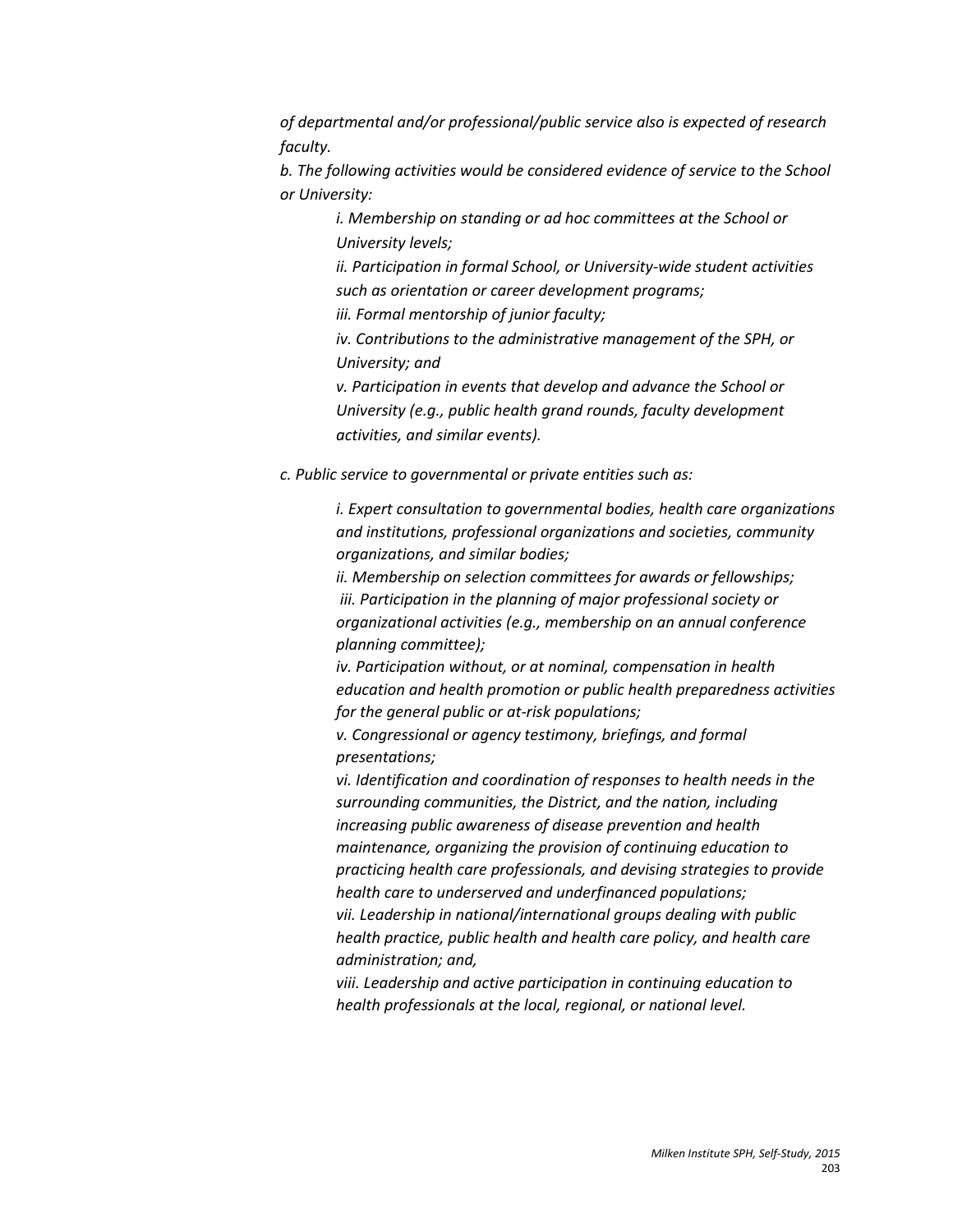**3.2.c.** A list of the school's current service activities, including identification of the community, organization, agency or body for which the service was provided and the nature of the activity, over the last three years. See CEPH Template 3.2.1. Projects presented in Criterion 3.1 should not be replicated here without distinction. Funded service activities may be reported in a separate table see CEPH Data Template 3.2.2. Extramural funding for research or training/continuing education grants should be reported in Template 3.1.1 (research) and 3.3.1 (funded workforce development), respectively.

Detailed lists of self-reported faculty service, extracted from the Annual Faculty Reports from 2012 – April 2015, are included **in** *ERF 3.2.c.: Faculty Service*. Faculty service is divided in these reports into five different categories for ease of review, including; Community and Other Service; Consulting; Editorial Boards and Reviews; Presentations; and Media Contributions." Some examples of service are included in the table below. We do not capture information on those service activities that our faculty members perform privately, such as church service, local community or school service.

| <b>Community and</b>                                       | <b>Consulting</b>                                                       | <b>Editorial and Review</b>                                                         | <b>Media Contributions</b>                                                                                                                        |
|------------------------------------------------------------|-------------------------------------------------------------------------|-------------------------------------------------------------------------------------|---------------------------------------------------------------------------------------------------------------------------------------------------|
| <b>Other Service</b>                                       |                                                                         | <b>Boards</b>                                                                       |                                                                                                                                                   |
| GW Urban Food<br><b>Task Force</b>                         | Community<br><b>Health Charities</b><br>of the National<br>Capital Area | Journal of<br>Development<br>Economics                                              | www.environmentalhealthnews.org/ehs/n<br>ews/2013/flame-retardants-declining                                                                      |
| <b>Hope Clinic</b><br>(Fairfax, VA)                        | <b>American Nurse</b><br>Credentialing<br>Center                        | Journal of the Institute<br>of Medicine, Tribuvan<br>University                     | https://sanitationupdates.wordpress.com/201<br>3/03/25/pit-latrines-and-their-impacts-on-<br>groundwater-quality-a-systematic-review/             |
| Haiti Medical<br><b>Missions</b>                           | Centro de<br>Derechos del<br>Migrante (CDM)                             | <b>Public Health Reports</b><br>(Associate Editor)                                  | www.uvm.edu/vq/?Page=news&storyID=1<br>7393&category=vqafocus                                                                                     |
| Dogs on<br>Deployment                                      | North American<br><b>Fetal Therapy</b><br><b>Network</b>                | <b>Health Affairs</b>                                                               | http://planetforward.org/2012/10/18/the<br>-debate-on-fracking-and-climate-change/                                                                |
| DC Waste<br><b>Diversion</b><br>Project                    | Abaris Group                                                            | <b>Practice Based</b><br>Research to improve<br>Self Management<br>Support [PRISMS] | http://thesocietypages.org/sociologylens/<br>2013/05/30/the-personal-is-political-<br>investigating-the-environmental-breast-<br>cancer-movement/ |
| Study section(s)<br>for NIH & other<br>funding<br>agencies | Legacy<br>International                                                 | <b>NCI Tobacco Control</b><br>Monograph                                             | http://www.npr.org/blogs/health/2013/1<br>2/17/251950362/how-the-u-s-helped-to-<br>fight-the-global-aids-epidemic                                 |

**Table 3.2.c.: Service activity categories and selected examples**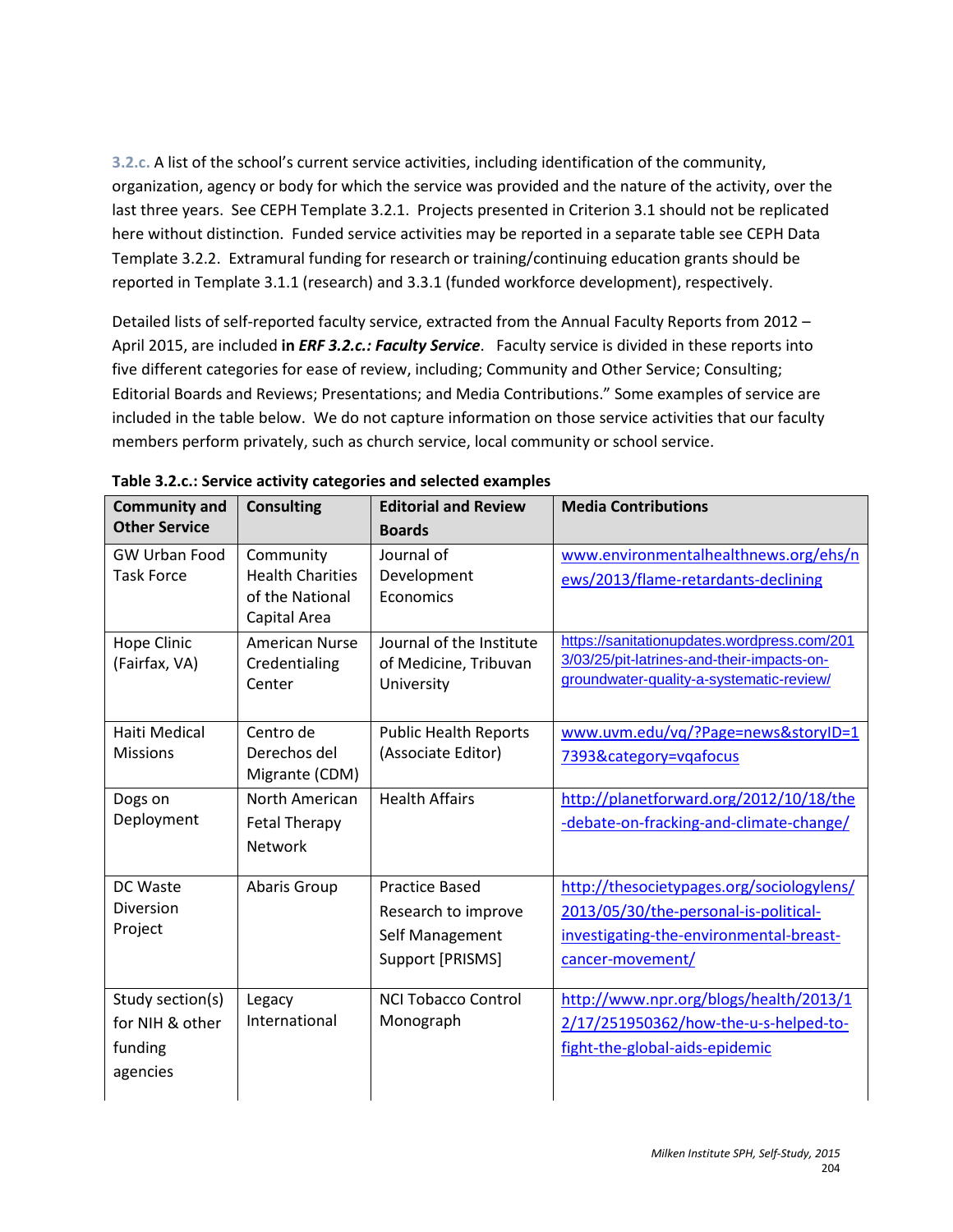|  | Table 3.2.c.: Service activity categories and selected examples, (continued) |  |
|--|------------------------------------------------------------------------------|--|
|  |                                                                              |  |

| <b>Community and</b><br><b>Other Service</b>          | <b>Consulting</b>                                                                                 | <b>Editorials Boards and</b><br><b>Review</b>                                                                                                  | <b>Media Contributions</b>                                                                                |
|-------------------------------------------------------|---------------------------------------------------------------------------------------------------|------------------------------------------------------------------------------------------------------------------------------------------------|-----------------------------------------------------------------------------------------------------------|
| Engineers W/O<br><b>Borders</b>                       | <b>National</b><br>Academy of<br>Medicine                                                         | <b>AAAS Fellowship</b>                                                                                                                         | http://www.lymphoma.org/site/pp.asp?c=<br>bkLTKaOQLmK8E&b=8596757                                         |
| Health<br>Datapalooza                                 | Office of the<br><b>National</b><br>Coordinator for<br><b>Health</b><br>Information<br>Technology | Health Education and<br><b>Behavior Special Issue:</b><br>Evidence for Policy and<br>Environmental<br>Approaches to<br><b>Promoting Health</b> | http://news.discovery.com/human/health<br>/active-video-games-can-battle-childhood-<br>obesity-130108.htm |
| <b>Beacon House</b><br><b>Youth Sports</b><br>Program | Community<br><b>Health Charities</b><br>of the National<br>Capital Area,<br>Inc.                  | Journal of Family<br>Psychology                                                                                                                | http://yourhealthtalk.org/health-care-<br>panel-discussion-yht-in-dc/                                     |

**3.2.d.Identification of the measures by which the school may evaluate the success of its service efforts, along with data regarding the school's performance against those measures for each of the last three years.** 

| Table 3.2.d: Outcome measures by which the school may evaluate the success of its service efforts |  |  |  |
|---------------------------------------------------------------------------------------------------|--|--|--|
|---------------------------------------------------------------------------------------------------|--|--|--|

| <b>Outcome measure</b>                                                           | <b>Target</b> | AY 2013                                                 | AY 2014                                                 | AY 2015                                                         |
|----------------------------------------------------------------------------------|---------------|---------------------------------------------------------|---------------------------------------------------------|-----------------------------------------------------------------|
| Percent of primary faculty<br>involved in service outside of<br>SPH <sup>1</sup> | 75%           | 82%                                                     | 70.5%                                                   | 66.7%                                                           |
| Number of students who take<br>service learning course in UG<br>(Spring term)    | 15            | 16                                                      | 13                                                      | 6                                                               |
| Number of SPH students<br>active in ISCOPES                                      | >100          | 43                                                      | 66                                                      | $~^{\sim}75^2$                                                  |
| Inclusion of service as part of<br>all student organizations <sup>3</sup>        | 100%          | <b>PHSA</b><br><b>MHA</b><br><b>BPHSN</b><br><b>GHN</b> | <b>PHSA</b><br><b>MHA</b><br><b>BPHSN</b><br><b>GHN</b> | <b>PHSA</b><br><b>MHA</b><br><b>BPHSN</b><br><b>GHN</b><br>HPSA |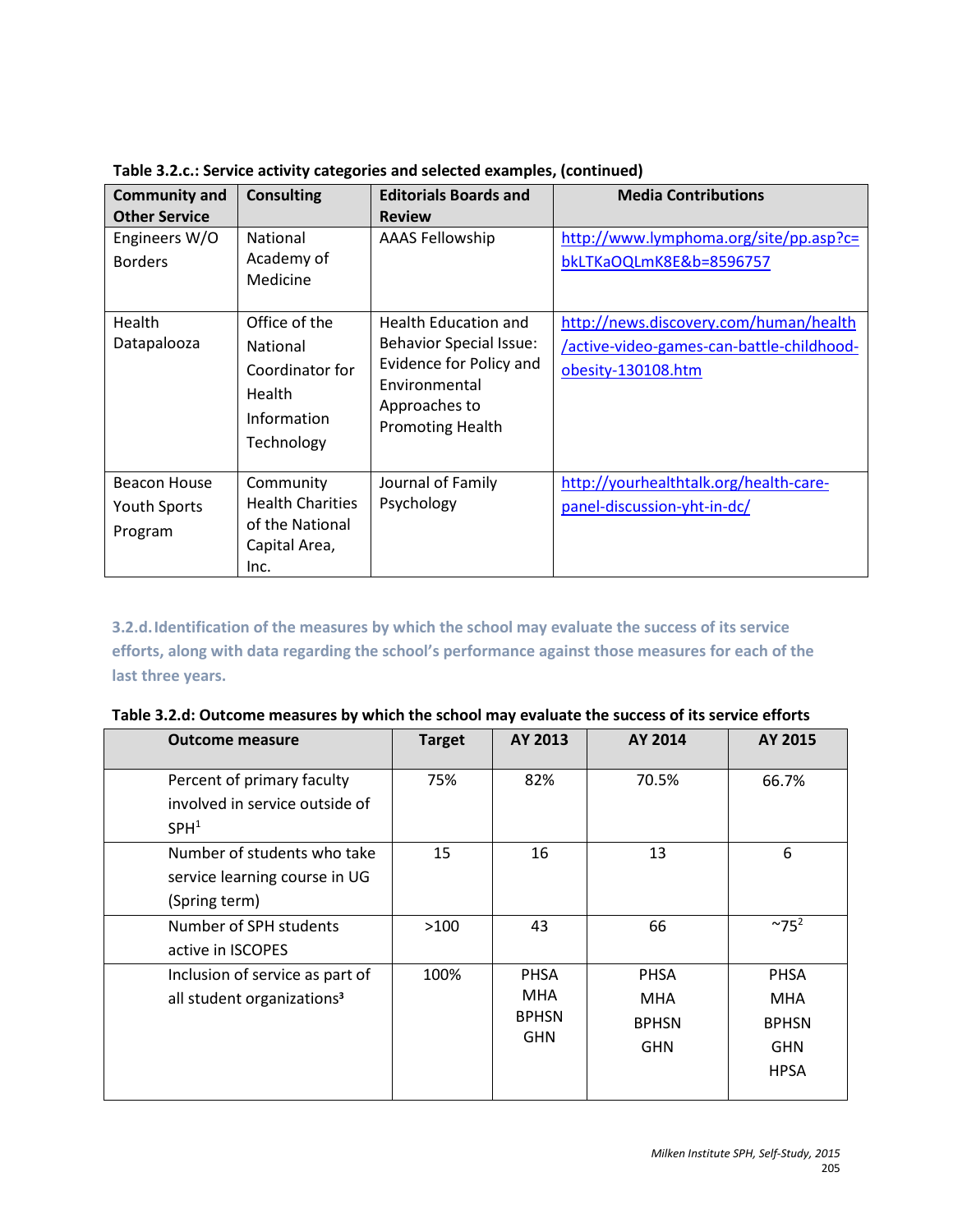$1$  Percentage generated by searching faculty service from annual faculty report in Lyterati and dividing by number of primary faculty.

**<sup>2</sup>** This number is still in flux as it is the beginning of the academic year.

**<sup>3</sup>**This past year, the Public Health Student Association became the umbrella organization for all SPH student groups, enabling better tracking of student organization events, as well as being able to provide funding for activities. The current groups under the umbrella include: Health Policy Student Association (HPSA), Black Public Health Student Network (BPHSN), Global Health Network (GHN) and Masters of Health Administration (MHA).

# **3.2.e.Description of student involvement in service, outside of those activities associated with the required practice experience and previously described in Criterion 2.4.**

GW has a long and proud tradition of engaging students in service. The Honey W. Nashman Center for Civic Engagement and Public Service provides (primarily undergraduate) students with a central place to become involved in community service, find resources for funding their projects and become a life-long volunteer. The center provides service opportunities for students such as getting involved in D.C. schools, Alternative Breaks to volunteer abroad, etc. See more at: https://serve.gwu.edu/.

Annual volunteering events include:

- Freshman Day of Service
- Hunger & Homelessness Awareness Week
- Adopt-A-Family
- Martin Luther King, Jr. Day of Service
- Earth Day
- Celebration of Service

GW students are some of the most engaged in career service as well. Since 2008, the university has ranked first among medium-sized universities graduating Peace Corps Volunteers.

The School encourages all students to engage in community service through course work and extracurricular activities, student organizations, and the school-sponsored service learning initiative, ISCOPES. More details on these follow.

# **1.** Coursework and extra-curricular activities

## **Undergraduate:**

BS-PH: An elective course with a service learning component is offered, but not required.

BS-EXSC: All students are encouraged to complete 10 hours of community/volunteer work in EXNS 1103. The site must be approved in advance by the instructor. Students must have documentation that service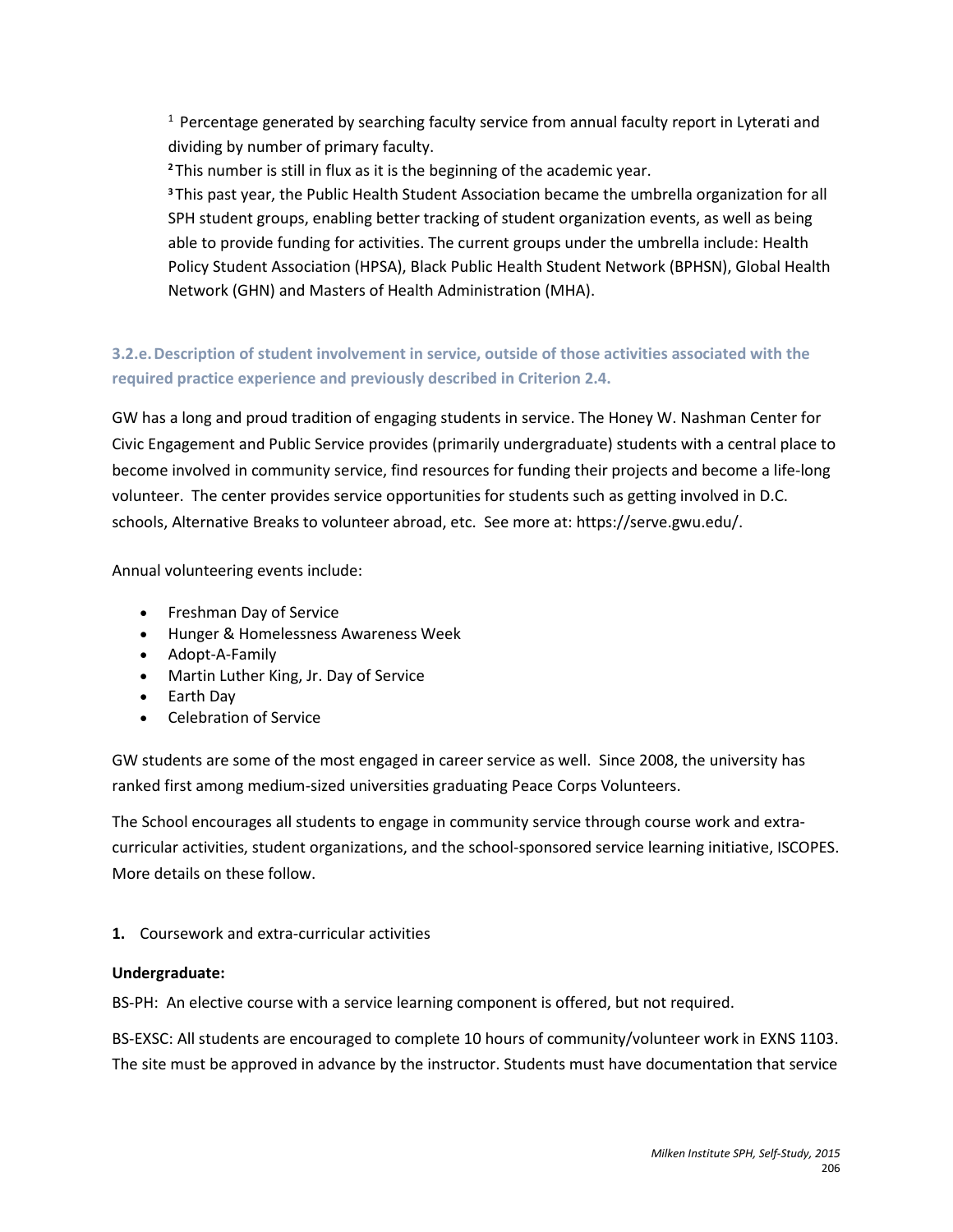hours have been completed to get full credit. The documentation must be signed by a supervising member of the organization (sorority sisters or fraternity brothers cannot sign).

# **Masters:**

There are no formal course requirements for service; however many students do volunteer work. Students engage in short-term projects such as the Martin Luther King, Jr. Day of Service in addition to long term volunteer positions during the academic year. In addition to their practical experience, many students volunteer at the following organizations:

- RAINN [\(www.rainn.org\)](http://www.rainn.org/)
- DC Rape Crisis [\(http://dcrapecrisiscenter.org/\)](http://dcrapecrisiscenter.org/)
- Mary's Center [\(http://www.maryscenter.org/\)](http://www.maryscenter.org/)
- Sasha Bruce Youthwork [\(http://sashabruce.org/\)](http://sashabruce.org/)
- Whitman Walker [\(http://www.whitman-walker.org/\)](http://www.whitman-walker.org/)
- Metro Teen AIDS [\(http://metroteenaids.org/site/\)](http://metroteenaids.org/site/)
- Futures without Violence [\(http://www.futureswithoutviolence.org/\)](http://www.futureswithoutviolence.org/)
- Planned parenthood [\(http://www.plannedparenthood.org/\)](http://www.plannedparenthood.org/)
- National Park service
- Metropolitan Washington Public Health Association ( [http://mwpha.org/\)](http://mwpha.org/)
- ISCOPES [\(http://www.iscopes.gwu.edu\)](http://www.iscopes.gwu.edu/)

It is not uncommon for our students to engage in new initiatives as well. Some examples include:

- Students launch test recycling project at Taste of DC:<http://publichealth.gwu.edu/content/students-launch-test-recycling-project-taste-dc>
- Avance Center: George Washington University students participate in research and academic activities within the Avance Center, located at the Milken Institute School of Public Health at George Washington University. Students receive mentoring from public health faculty and senior level staff while working on current Center projects[. http://avancegw.org/aboutus/students/](http://avancegw.org/aboutus/students/)
- SPH students commit to tackling global health challenges: [http://publichealth.gwu.edu/content/gw-students-commit-tackling-global-health](http://publichealth.gwu.edu/content/gw-students-commit-tackling-global-health-challenges)[challenges](http://publichealth.gwu.edu/content/gw-students-commit-tackling-global-health-challenges)
- GW students and faculty raise awareness about eating disorders: [http://publichealth.gwu.edu/content/gw-raises-awareness-eating-disorders-full](http://publichealth.gwu.edu/content/gw-raises-awareness-eating-disorders-full-week-events)[week-events](http://publichealth.gwu.edu/content/gw-raises-awareness-eating-disorders-full-week-events)
- **2. Student organizations:** The School supports several student organizations

[\(http://publichealth.gwu.edu/services/students/student-organizations\)](http://publichealth.gwu.edu/services/students/student-organizations), most of which include service as a priority. Examples of student organization engagement in service:

# **The Public Health Student Association (PHSA):**

- Regular volunteer days at Bread for the City.
- Volunteered at the Heart Walk at Nationals Park in early September.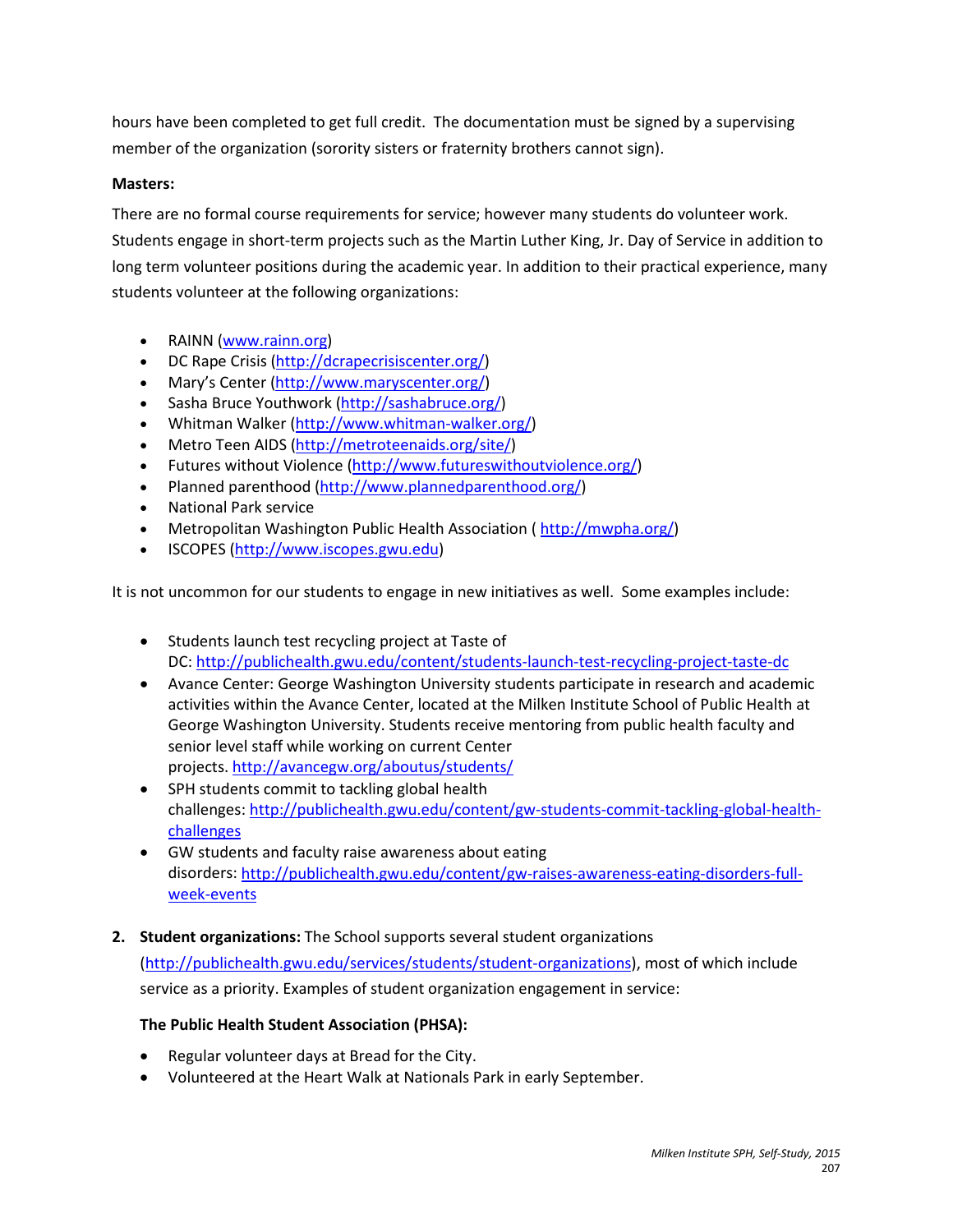• Organize events for National Public Health Week [\(http://publichealth.gwu.edu/content/recap](http://publichealth.gwu.edu/content/recap-national-public-health-week-gw)[national-public-health-week-gw\)](http://publichealth.gwu.edu/content/recap-national-public-health-week-gw).

## **Health Services Management and Leadership Student Association:**

- "Last Saturday": Students volunteer the last Saturday of every month by helping assemble donated groceries into bags, then transferring bags to disabled residents in subsidized housing. Student volunteers = 15.
- Walk to End Breast Cancer: Annually, MHA students come together to raise money and participate in the walk to increase breast cancer awareness. Student volunteers = 25.
- NCHE C-Suite Event: MHA students help host this event. Number of student volunteers = 12

## **The Black Public Health Student Network (BPHSN):**

- Members participate in Whitman Walker AIDS Walk (annually).
- Annual Minority Health Conference open to the community.
- Poetry slam nights with community organizations.
- HIV Prevention and Health Information Tables for the public.
- Presentations from community based organizations, such as Men Can Stop Rape.
- Canned goods and book collections to benefit community organizations such as DC Kitchen and Miriam's Kitchen.

## **Health Policy Student Association (HPSA):**

Service has not been a focus in the past; however, going forward, the group plans to add community service initiatives as a priority goal. For next year, they plan to volunteer with DC Health Link during open enrollment to help DC residents sign up for insurance through the DC exchange.

## **Delta Omega:**

- Host alumni lecture events for current students.
- Provide judges for Annual Research Day.
- Co-host the Practicum Connect Event.
- Host career development events.

# **3. ISCOPES: Interdisciplinary Student Community-Oriented Prevention Enhancement Service** [\(http://www.iscopes.gwu.edu\)](http://www.iscopes.gwu.edu/)

ISCOPES, which is housed in the School of Public Health, is a 20-year-old evolving health-focused service learning and workforce development initiative that places GW students and GW employees from various fields of study as well as community practitioners and neighbors from around the DC Metro Area in inter-professional learning communities to address bigger picture health issues through results-oriented service. Students from the schools of public health, medicine, nursing, and education collaborate in a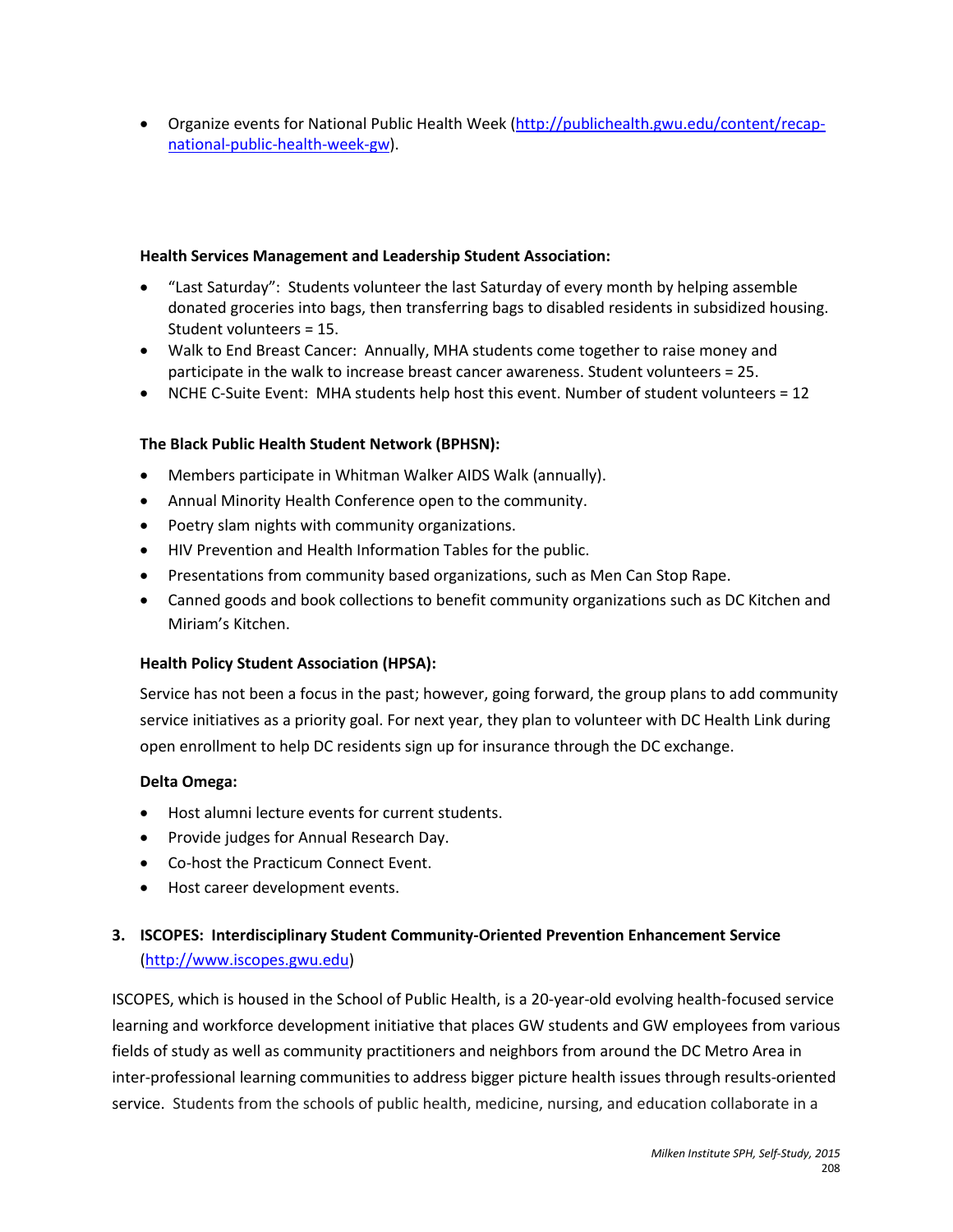year-long, innovative, inter-professional service-learning program. The ISCOPES curriculum and its longitudinal service projects continuously evolve to reflect the changing conditions of our healthcare and public health-related systems as well as the latest best practices. Moreover, ISCOPES continuously adapts to address the needs of our community partners, students, departmental partners as well as our coaches and advisors. This past year (AY14/15) we had 66 students from across the School of Public Health as well as 10 students from three other schools at GW working together on organizational development and health education programming. In AY15/16 we aspire to have 100 SPH students participate in ISCOPES. Students from the SPH are very active in ISCOPES, as shown below:

# a. Participation\*:

- o 2012-2013: 45/64 (70%) accepted students were affiliated with SPH
- o 2013-2014: 43/73 (59%) accepted students were affiliated with SPH
- o 2014-2015: 66/76 (87%) accepted students were affiliated with SPH

*\*Students must apply to ISCOPES each academic year. Acceptance rates vary based on project needs, student skill sets, and student availability.* 

- b. Types of activities:
	- o SPH students were involved in all five inter-professional Learning Communities, our regional case competition team, and our local Alternate Spring Break team.
	- o They have worked on improving knowledge, attitudes, and skills related to numerous health issues (including, but not limited to accessing, preparing, eating nutritious food; engaging in daily physical activity; stress management; healthy relationships; HIV/STI prevention; chronic disease self-management; health careers; computer health literacy; ER/medical home health literacy; pharmaceutical literacy; mental health; falls prevention; dexterity; and isolation prevention) among thousands of diverse people (across lifespan, singles/couples/families, foster youth, unhoused/housed folks, variety of mental and physical abilities, mostly extremely low-moderately low SES, immigrants/non-immigrants, numerous races/genders/sexual orientations/religious backgrounds, high school dropouts-college graduates, etc.) in all eight wards of the District of Columbia.
	- o Number of hours: Minimum student commitment is 80 hours/year (over the course of the academic year); 80x154 SPH affiliated students = at least 12,320 hours of service in three years (among SPH students).

**3.2.f. Assessment of the extent to which this criterion is met and an analysis of the school's strengths, weaknesses and plans relating to this criterion.**

This criterion is met, with commentary.

## **Strengths:**

- The School and University have a deep and long standing commitment to service.
- Service is a key element in promotion and tenure decisions.
- Our faculty and students provide many hours of service to the university, professional organizations and communities.